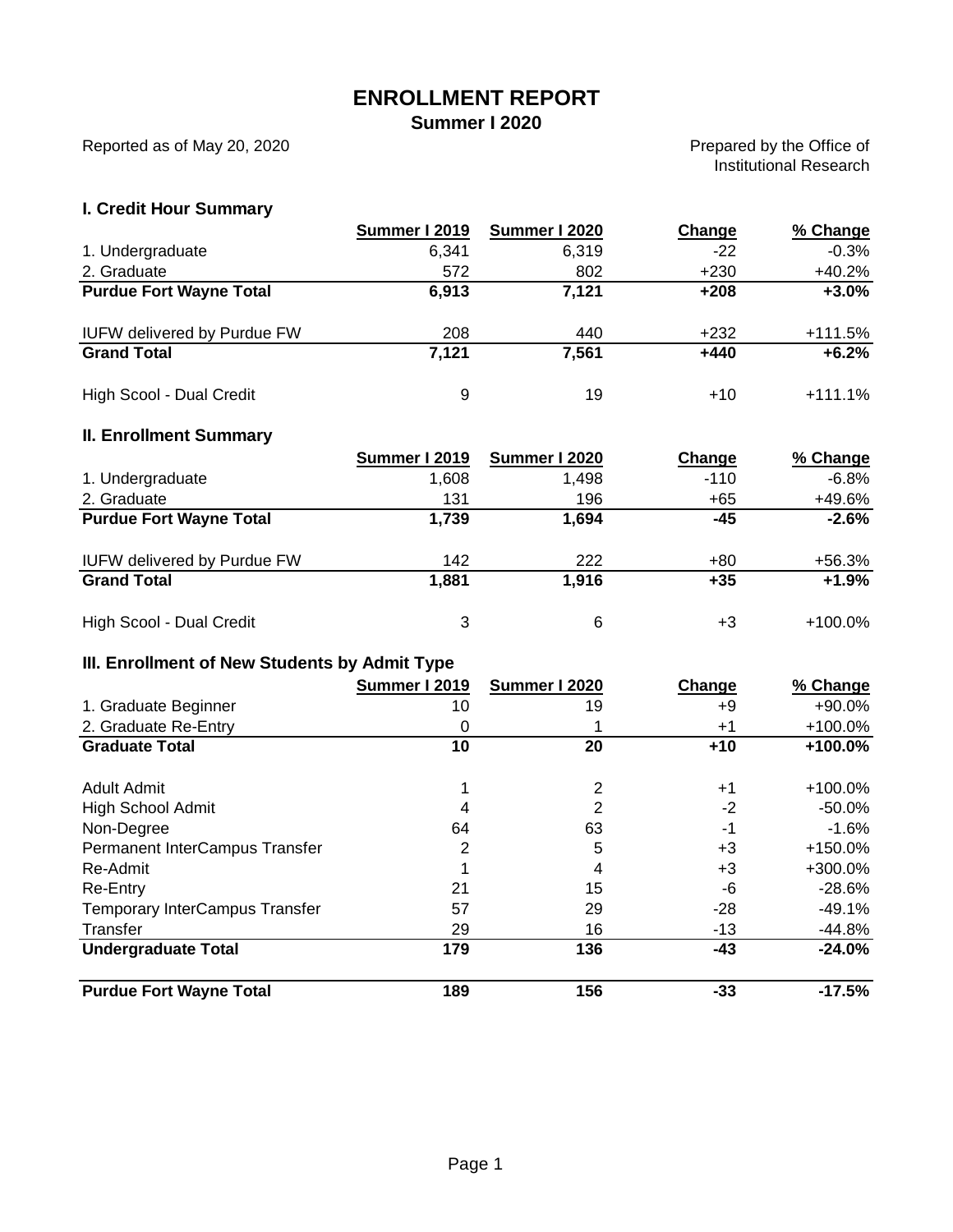## **IV. Enrollment by Class Standing**

|                                    | Summer I 2019 | Summer I 2020 | Change | % Change   |
|------------------------------------|---------------|---------------|--------|------------|
| 1. New Freshman                    | 5             | 4             | -1     | $-20.0%$   |
| 2. Returning Freshman              | 178           | 197           | $+19$  | $+10.7%$   |
| 3. Sophomore                       | 278           | 313           | $+35$  | $+12.6%$   |
| 4. Junior                          | 397           | 345           | $-52$  | $-13.1%$   |
| 5. Senior                          | 613           | 521           | -92    | $-15.0\%$  |
| 6. UG Non-Degree                   | 137           | 118           | $-19$  | $-13.9%$   |
| 7. Graduate                        | 124           | 187           | $+63$  | $+50.8%$   |
| 8. Graduate Non-Degree             |               | 9             | $+2$   | +28.6%     |
| <b>Purdue Fort Wayne Total</b>     | 1,739         | 1,694         | $-45$  | $-2.6%$    |
| <b>IUFW delivered by Purdue FW</b> | 142           | 222           | $+80$  | $+56.3%$   |
| <b>Grand Total</b>                 | 1,881         | 1,916         | $+35$  | $+1.9%$    |
| High Scool - Dual Credit           | 3             | 6             | +3     | $+100.0\%$ |

# **V. Enrollment by Academic Unit**

|                                    | <b>Summer I 2019</b> | Summer I 2020 | Change    | % Change   |
|------------------------------------|----------------------|---------------|-----------|------------|
| Arts and Sciences                  | 492                  | 515           | $+23$     | $+4.7%$    |
| <b>Business</b>                    | 266                  | 314           | $+48$     | $+18.0%$   |
| Engineering Tech and Comp Sci      | 332                  | 303           | $-29$     | $-8.7\%$   |
| <b>Health and Human Services</b>   | 104                  | 5             | -99       | $-95.2%$   |
| <b>Professional Studies</b>        | 322                  | 352           | $+30$     | $+9.3%$    |
| Unit of Affiliated Programs        | 152                  | 124           | -28       | $-18.4%$   |
| Visual and Performing Arts         | 71                   | 81            | $+10^{-}$ | $+14.1%$   |
| <b>Purdue Fort Wayne Total</b>     | 1,739                | 1,694         | -45       | $-2.6%$    |
| <b>IUFW delivered by Purdue FW</b> | 142                  | 222           | +80       | $+56.3%$   |
| <b>Grand Total</b>                 | 1,881                | 1,916         | $+35$     | $+1.9%$    |
| High Scool - Dual Credit           | 3                    | 6             | +3        | $+100.0\%$ |

### **VI. Credit Hours by Level and Residency**

|                                    | <b>Summer I 2019</b> | Summer I 2020 | Change | % Change  |
|------------------------------------|----------------------|---------------|--------|-----------|
| 1. UG Resident                     | 5,774                | 5,661         | $-113$ | $-2.0\%$  |
| 2. UG Non-Resident                 | 346                  | 289           | -57    | $-16.5%$  |
| 3. UG Ohio Reciprocity             | 141                  | 183           | $+42$  | +29.8%    |
| 4. UG Midwest Student Exchange P   | 80                   | 186           | $+106$ | +132.5%   |
| 5. GR Resident                     | 536                  | 691           | $+155$ | +28.9%    |
| 6. GR Non-Resident                 | 27                   | 105           | +78    | +288.9%   |
| 7. GR Ohio Reciprocity             | 9                    | 6             | -3     | $-33.3%$  |
| <b>Purdue Fort Wayne Total</b>     | 6,913                | 7,121         | $+208$ | $+3.0%$   |
| <b>IUFW delivered by Purdue FW</b> | 208                  | 440           | $+232$ | $+111.5%$ |
| <b>Grand Total</b>                 | 7,121                | 7,561         | $+440$ | $+6.2%$   |
| High Scool - Dual Credit           | 9                    | 19            | $+10$  | $+111.1%$ |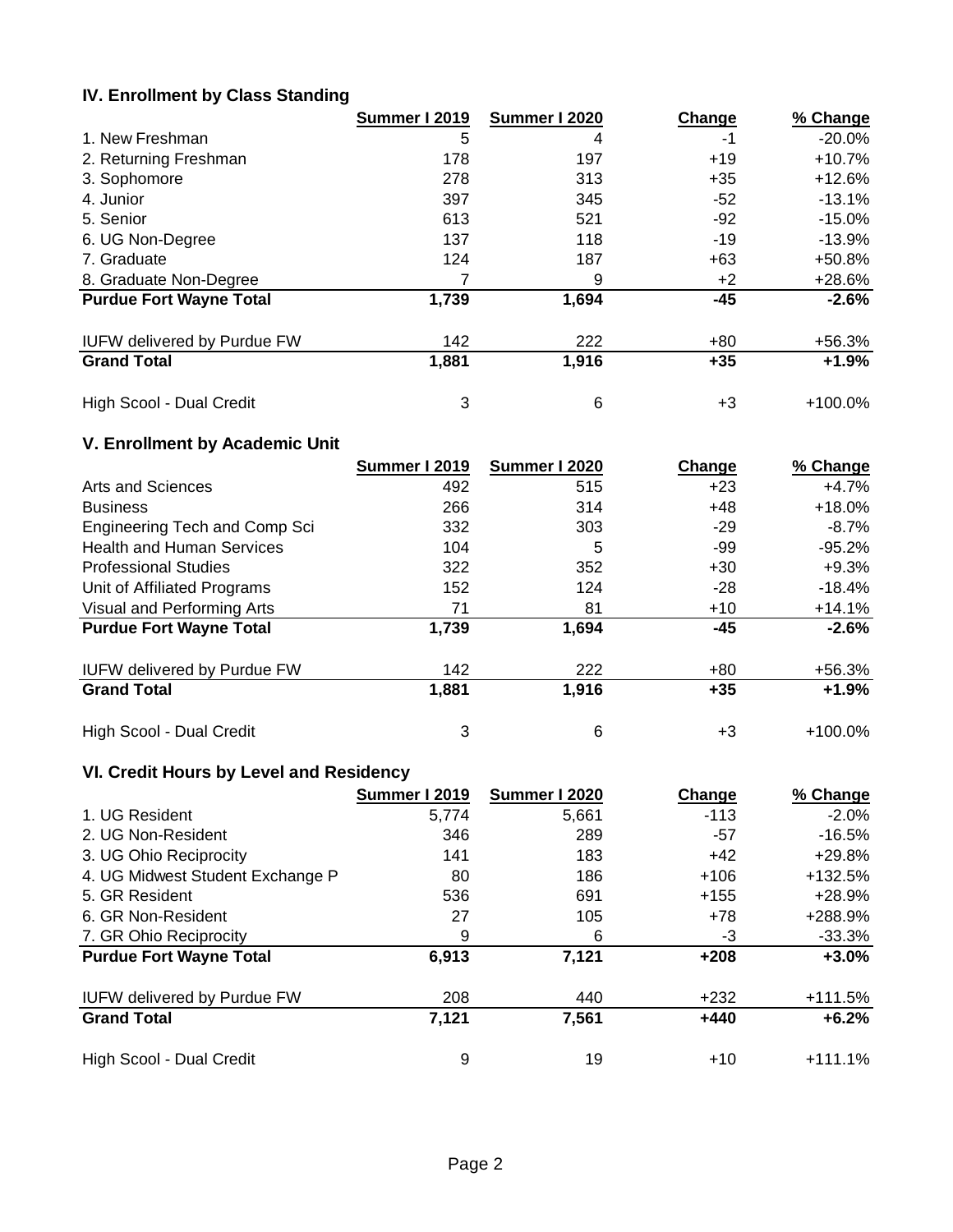### **VII. Enrollment by University**

|                                    | Summer I 2019 | Summer I 2020 | Change | % Change   |
|------------------------------------|---------------|---------------|--------|------------|
| 1. Purdue University               | 1,202         | 1.504         | $+302$ | $+25.1%$   |
| 2. Indiana University              | 537           | 190           | $-347$ | $-64.6%$   |
| <b>Purdue Fort Wayne Total</b>     | 1,739         | 1,694         | -45    | $-2.6%$    |
| <b>IUFW delivered by Purdue FW</b> | 142           | 222           | +80    | +56.3%     |
| <b>Grand Total</b>                 | 1,881         | 1,916         | $+35$  | $+1.9%$    |
| High Scool - Dual Credit           | 3             | 6             | +3     | $+100.0\%$ |

### **VIII. Credit Hours by University**

|                                    | Summer I 2019 | Summer I 2020 | Change   | % Change  |
|------------------------------------|---------------|---------------|----------|-----------|
| 1. Purdue University               | 4,787         | 6.375         | $+1,588$ | $+33.2%$  |
| 2. Indiana University              | 2,126         | 746           | $-1,380$ | -64.9%    |
| <b>Purdue Fort Wayne Total</b>     | 6,913         | 7,121         | $+208$   | $+3.0\%$  |
| <b>IUFW delivered by Purdue FW</b> | 208           | 440           | $+232$   | $+111.5%$ |
| <b>Grand Total</b>                 | 7,121         | 7,561         | $+440$   | $+6.2%$   |
| High Scool - Dual Credit           | 9             | 19            | $+10$    | $+111.1%$ |

# **IX. Full Time Equivalent (FTE) by Level**

|                                    | Summer I 2019 | Summer I 2020 | Change | % Change  |
|------------------------------------|---------------|---------------|--------|-----------|
| 1. Undergraduate                   | 1,057         | 1.053         | -4     | $-0.3%$   |
| 2. Graduate                        | 95            | 134           | +38    | $+40.2%$  |
| <b>Purdue Fort Wayne Total</b>     | 1,152         | 1,187         | $+35$  | $+3.0%$   |
| <b>IUFW delivered by Purdue FW</b> | 35            | 73            | +39    | $+111.5%$ |
| <b>Grand Total</b>                 | 1,187         | 1,260         | $+73$  | $+6.2%$   |
| High Scool - Dual Credit           | 2             | 3             | +2     | $+111.1%$ |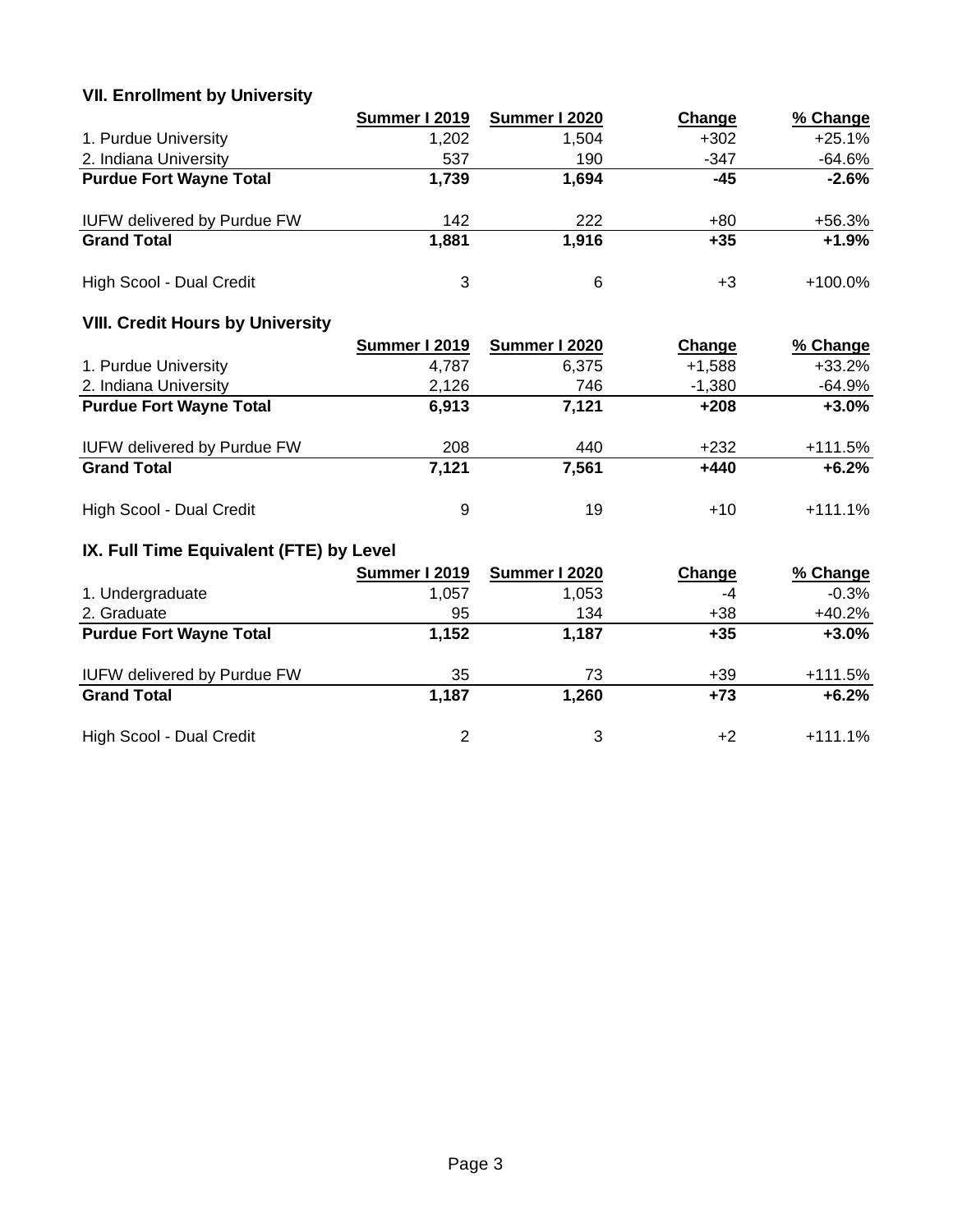#### **X. Enrollment by Major Department**

|                                  |                                          | <b>Summer I 2019</b> | <b>Summer I 2020</b> | Change | % Change               |
|----------------------------------|------------------------------------------|----------------------|----------------------|--------|------------------------|
| Arts and Sciences                | Anthropology and Sociology               | 13                   | 11                   | -2     | $-15.4%$               |
|                                  | Biology                                  | 85                   | 102                  | $+17$  | $+20.0%$               |
|                                  | Chemistry                                | 17                   | 24                   | $+7$   | $+41.2%$               |
|                                  | Communication                            | 41                   | 50                   | $+9$   | $+22.0%$               |
|                                  | Communication Sci & Disorders            | 18                   | 19                   | $+1$   | $+5.6%$                |
|                                  | <b>English and Linguistics</b>           | 37                   | 37                   | $+0$   | $+0.0%$                |
|                                  | <b>General Studies</b>                   | 125                  | 85                   | -40    | $-32.0%$               |
|                                  | <b>Graduate School Transfers</b>         | 0                    | $\mathbf{1}$         | $+1$   | +100.0%                |
|                                  | History                                  | 25                   | 21                   | $-4$   | $-16.0%$               |
|                                  | Intl Language and Cul Studies            | $\overline{4}$       | 4                    | $+0$   | $+0.0%$                |
|                                  | <b>Mathematical Sciences</b>             | 31                   | 46                   | $+15$  | $+48.4%$               |
|                                  | Physics                                  | 11                   | 10                   | -1     | $-9.1%$                |
|                                  | <b>Political Science</b>                 | 25                   | 23                   | $-2$   | $-8.0%$                |
|                                  | Psychology                               | 59                   | 82                   | $+23$  | +39.0%                 |
|                                  |                                          |                      |                      |        |                        |
|                                  | Science and Other PU Transfer            | 1                    | 0                    | -1     | $-100.0%$              |
|                                  | <b>Total</b>                             | 492                  | $\overline{515}$     | $+23$  | +4.7%                  |
| <b>Business</b>                  | Accounting                               | 50                   | 46                   | -4     | $-8.0%$                |
|                                  | <b>Business Administration</b>           | 29                   | 70                   | $+41$  | $+141.4%$              |
|                                  | Economics and Finance                    | 44                   | 43                   | -1     | $-2.3%$                |
|                                  | Management and Marketing                 | 143                  | 155                  | $+12$  | $+8.4%$                |
|                                  | <b>Total</b>                             | 266                  | 314                  | $+48$  | $+18.0%$               |
| Engineering Tech and Comp Sci    | Civil/Mechanical Engineering             | 70                   | 43                   | $-27$  | $-38.6%$               |
|                                  | <b>Computer Science</b>                  | 59                   | 82                   | $+23$  | +39.0%                 |
|                                  | Electrical/Computer Engr                 | 26                   | 18                   | -8     | $-30.8%$               |
|                                  | Organizational Leadership                | 86                   | 88                   | $+2$   | $+2.3%$                |
|                                  | School of Polytechnic                    | 91                   | 72                   | $-19$  | $-20.9%$               |
|                                  | <b>Total</b>                             | 332                  | 303                  | $-29$  | $-8.7%$                |
|                                  |                                          |                      |                      |        |                        |
| <b>Health and Human Services</b> | Dental Education                         | 23                   | 1                    | $-22$  | $-95.7%$               |
|                                  | Med Imaging and Radiologic Sci           | 19                   | 0                    | $-19$  | $-100.0%$              |
|                                  | Nursing                                  | 62                   | 4                    | $-58$  | $-93.5%$               |
|                                  | <b>Total</b>                             | 104                  | 5                    | -99    | $-95.2%$               |
| <b>Professional Studies</b>      | Hospitality and Tourism Mgmt             | 18                   | 10                   | -8     | $-44.4%$               |
|                                  | <b>Human Services</b>                    | 56                   | 53                   | $-3$   | $-5.4%$                |
|                                  | <b>Public Policy</b>                     | 40                   | 58                   | $+18$  | +45.0%                 |
|                                  | School of Education                      | 208                  | 231                  | $+23$  | $+11.1%$               |
|                                  | Total                                    | 322                  | 352                  | $+30$  | $+9.3%$                |
| Unit of Affiliated Programs      | <b>Collegiate Connection</b>             | 3                    | 6                    | $+3$   | +100.0%                |
|                                  | <b>Student Success &amp; Transitions</b> | 152                  | 124                  | $-28$  |                        |
|                                  | <b>Total</b>                             | 155                  | 130                  | $-25$  | $-18.4\%$<br>$-16.1\%$ |
|                                  |                                          |                      |                      |        |                        |
| Visual and Performing Arts       | Art and Design                           | 44                   | 28                   | $-16$  | $-36.4%$               |
|                                  | School of Music                          | 25                   | 52                   | $+27$  | +108.0%                |
|                                  | Theatre                                  | 2                    | $\mathbf{1}$         | $-1$   | $-50.0%$               |
|                                  | <b>Total</b>                             | 71                   | 81                   | $+10$  | $+14.1%$               |
|                                  | <b>Purdue Fort Wayne Total</b>           | 1,742                | 1,700                | $-42$  | $-2.4%$                |
|                                  | <b>IUFW delivered by Purdue FW</b>       | 142                  | 222                  | $+80$  | $+56.3%$               |
|                                  | <b>Grand Total</b>                       | 1,884                | 1,922                | $+38$  | $+2.0%$                |
|                                  |                                          |                      |                      |        |                        |